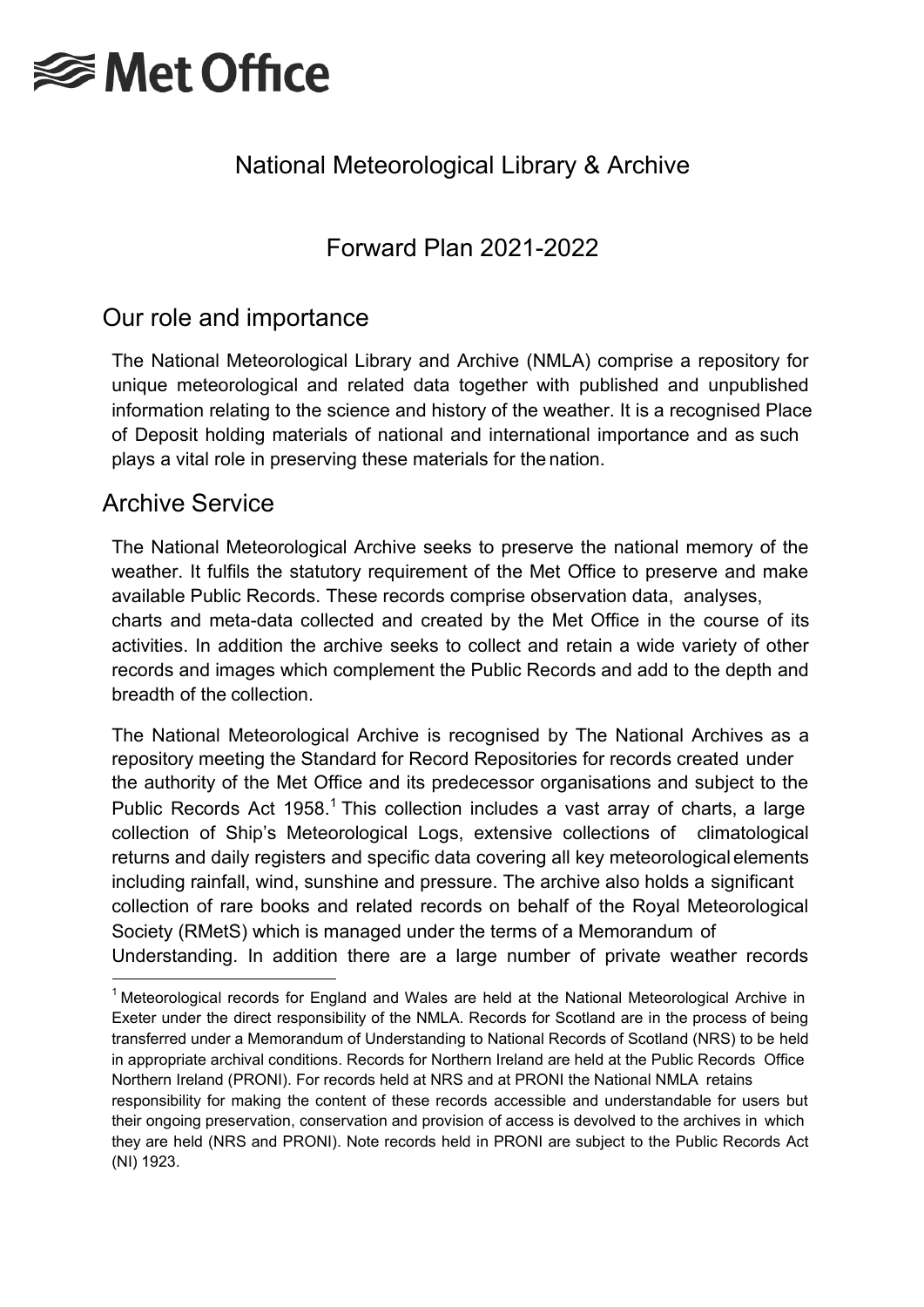

including an outstanding collection of Private Weather Diaries, a significant rare book collection and international records not held by the archives of the nations to which they pertain. The archive thus serves not just as a national source of meteorological knowledge but an international repository of meteorologicalknowledge.

### Library Service

The National Meteorological Library holds one of the country's most comprehensive collections of published meteorological texts and journals as well as being the central repository for both hard copy and increasingly born digital Met Office publications (both published and unpublished). The library also maintains a digital image collection – a mixture of crown images and images provided by the public with a keen interest in the weather.

The library holdings are made directly available to the Met office, the wider scientific community and the general public. The library resource not only supports and promotes the science and history of the Met Office it also provides the public with a learning resource to better understand the science and history of meteorology. The library resource adds value and understanding to those original records held in the archive.

The library and archive together provide one of the country's most comprehensive collections on meteorological not only serving the UK public but a much wider international community.

#### Access

As a national library and archive service a key aim of the NMLA is to promote awareness of our collections and provide greater access to as wider a user community as possible.

Public access to our information is provided both directly and indirectly through a variety of means including the Met Office website, an online catalogue, a library & archive enquiry service and more recently the Digital Library and Archive. In addition, the NMLA is able to welcome visits by both individuals who wish to consult our records and by interested groups wanting a guided tour of the facilities.

We work closely with the Met Office Marketing and Communications Team and enable access for the media including supplying advice and representatives for television work.

We are constantly seeking new opportunities to enhance access to our holdings and widen participation, usability, reach and engagement by making use of all available dissemination methods. In addition we are continuing the process of entirely re-cataloguing the archive in order to greatly improve public understanding of thenature and extent of the collections and the wide variety of uses to which the material can be put.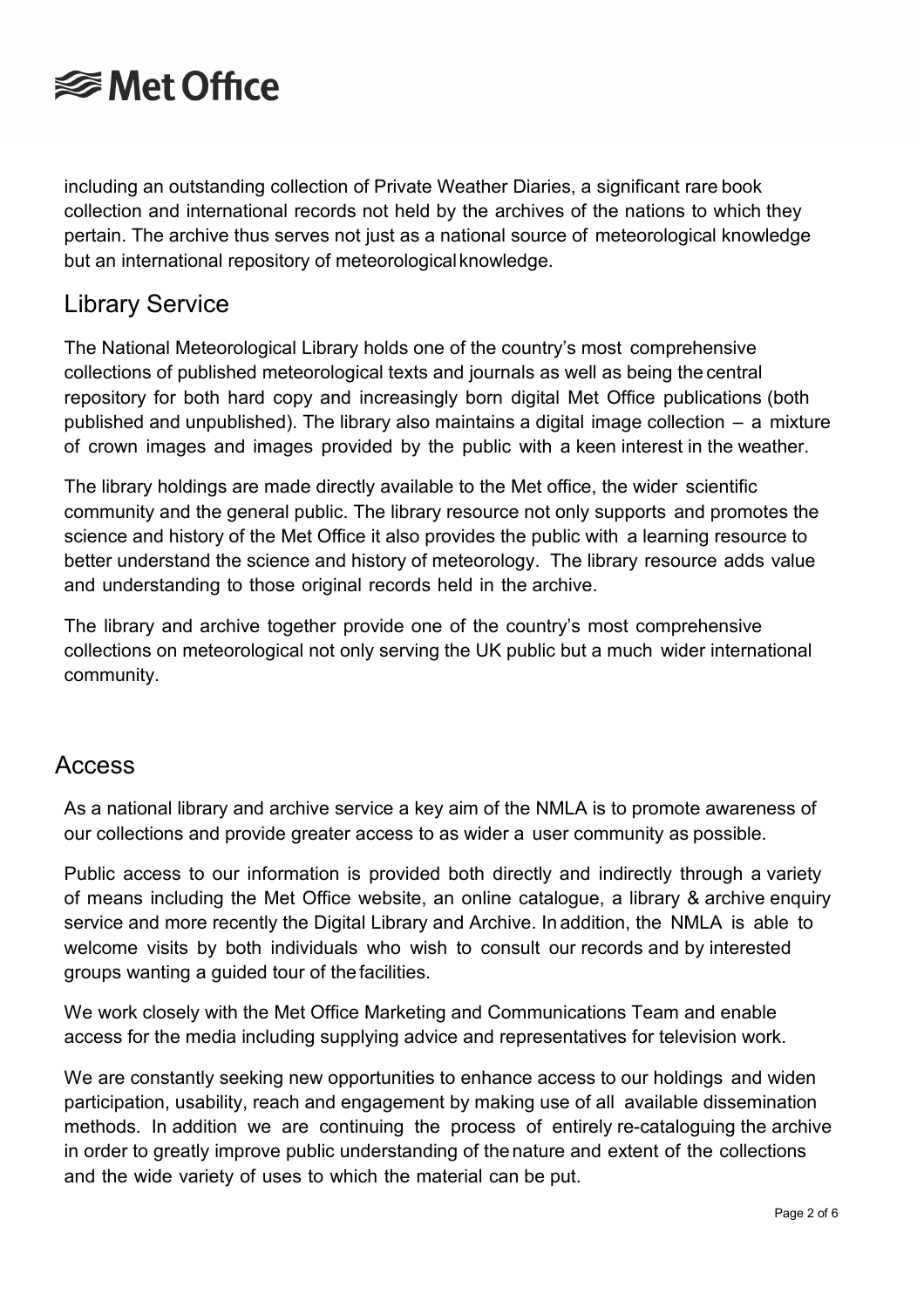

Our ongoing conservation and preservation programme not only follows professional best practice but also ensures the ongoing preservation of our collection. This ultimately also improves access to more materials through both the active conservation of vulnerable items and the preservation scanning of items at risk from over handling.

### Strategic Drivers

The Met Office has a vision to be 'Recognised as global leaders in weather and climate science and services in our changing world' and purpose 'helping you make better decisions to stay safe and thrive'. The current Met Office Strategy lists our three strategic anchors and associated actions:

- Excellent people and culture
	- Evolving our future normal
	- Enabling and developing our people
	- Enhancing equality, diversity and inclusion
- Exceptional science, technology and operations
	- Delivering our future supercomputer capability
	- Delivering next-generation modelling capability
	- Exploiting the future of data sciences
	- Delivering a common met office data platform
- Extraordinary impact and benefit
	- Leveraging our super computing partnership opportunities
	- Production, migration and disposal
	- Net Zero
	- Future of Operation Meteorology (FoOM)

#### Its who we are - our Values

The met office has developed a series of corporate values to identify 'who we are' which express the Met Office personality, and what we want to achieve.

- We're a force for good
- We're experts by nature
- We live and breathe it
- We're better together
- We keep evolving

The NMLA exists within the corporate body of the Met Office and as such our aims and objectives flow from the overall strategy and values.

The NMLA is part of Application Services within the Services Director and our remit is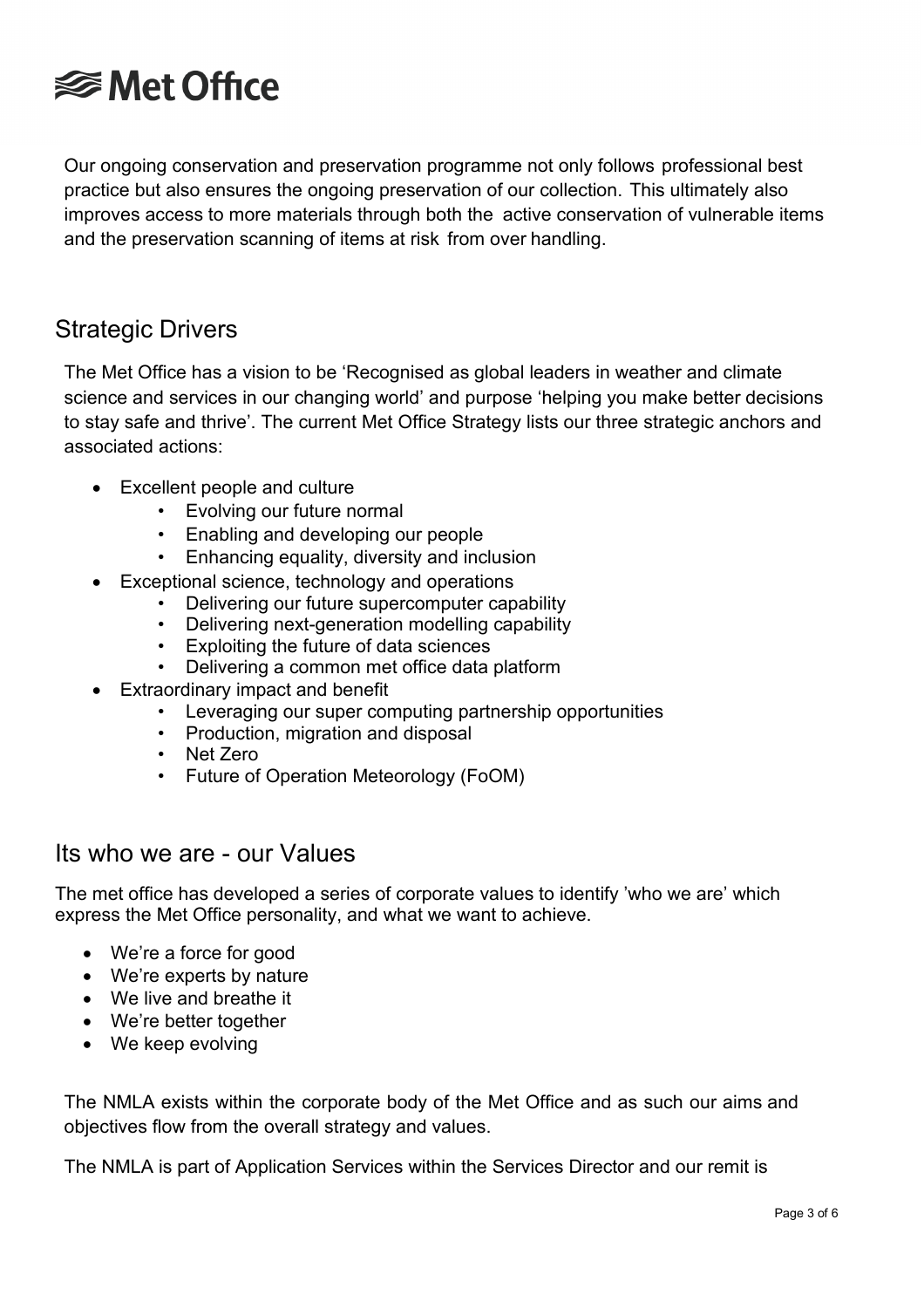

governed by the Public Weather Service Customer Group (PWSCG) Customer Supplier Agreement 2021-2027. The (PWSCG) is responsible for overseeing the PWS on behalf of the public, reporting to and advising the Minister of State for Universities, Science, Research and Innovation, who in turn reports to the Secretary of State for Business Energy and Industrial Strategy (BEIS). The PWSCG acts as the customer on behalf of the public for free at the point of use weather services and on behalf of Public Sector users of PWS outputs. It is responsible for setting the requirement and specifying the outputs, supporting research and development to meet future requirements, meeting international commitments on behalf of UK Government, providing underpinning data for stakeholders and authorising payment for the PWS from BEIS.

We support the corporate aim for exceptional science technology and operations by maintaining a national collection of scientific and related texts both online and in print and we play a key part in the promotion of scientific output at the Met Office through our website pages, our online catalogue and our digital library and archive. We are a unique source of historic data for the wider scientific community and climate science area; we provide an enquiries service to the public including schools and students and we work at all times with a view to efficiency and effectiveness in our role. We support and enhance the reputation of the Office on a national and international level through our outstanding levels of customer service as evidenced in regular feedback statistics and through our driver to act as a repository of knowledge for members of the public, members of staff and the scientific community as a whole.

## Key objectives

Our strategy for the future services of the NMLA is very much aligned to the Met Office strategic actions and values and we share the wider aim to achieve even closer engagement with our scientific, education and public customers.

Our goals for the next five years will support a number of the Corporate Objectives for this period:

- 1. Exceptional Science, technology and operations (Experts by nature, We live and breathe it, We keep evolving)
	- Maintain our highly respected enquiries service as portal to meteorological knowledge for the UK and wider scientific community
	- Work at the leading edge of electronic digital preservation provision to provide public access to electronic materials via our Digital Library and Archive
	- Continue to support and enhance Met Office brand and reputation by promoting our scientific excellence through our web pages, online catalogue and Digital Library and Archive
	- Respond to developments in scientific research by increasing access to historic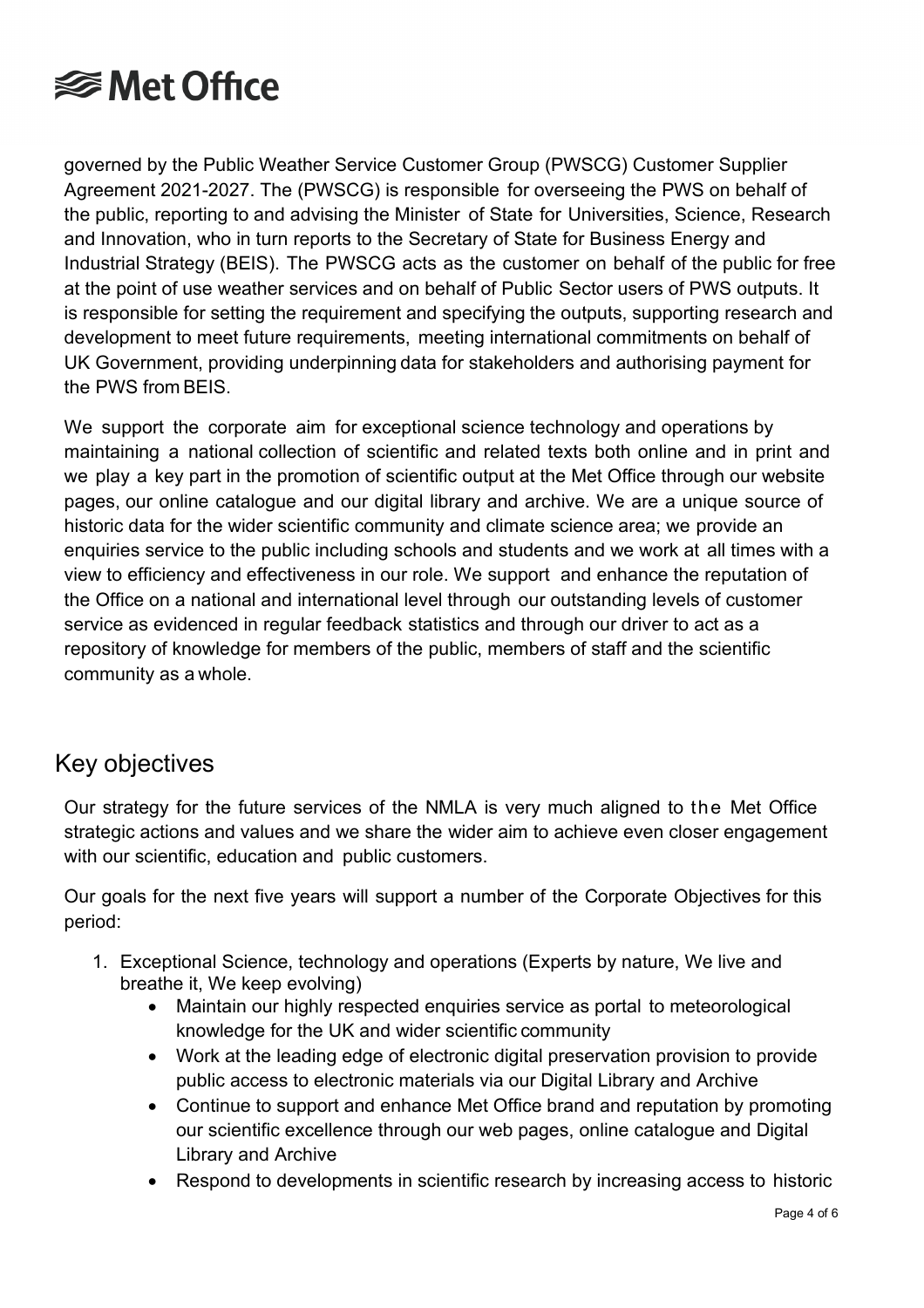

data and related documents through support for significant digitisation projects

- Respond to significant technological developments and take a lead in developing our cloud based digital archive and collections management tools
- Support the drive to increase scientific excellence by developing the access and content of our library collections to include much broader coverage through e-book and e- journal collections
- Continue to develop the depth and breadth of our internationally important collection in accordance with our collections management policies
- Respond to significant technological developments and take a lead in developing preservation and access to important digitised and digital resources
- Provide targeted skills based training for staff to improve knowledge based and technical expertise
- 2. Excellent People and Culture (Experts by nature, We keep evolving)
	- Deliver future normal operating model
	- Engage with Heads of Profession activities
	- Provide targeted skills based training for staff to improve knowledge based and technical expertise
- 3. Extraordinary impact and benefit (We're a force for good, Experts by nature, We're better together, We live and breathe it)
	- Evolve our working practices in support NetZero including more flexible working and seeking local suppliers
	- Maintain and enhance our reputation as an expert and reliable repository of knowledge on meteorological history and historic data
	- Ensure compliance with national standards and statutes through preservation of the public record in both analogue and digital format
	- Widen internal and external participation by continuing to improve our reach and engagement activities working independently, cross office, and with external partners to reach the widest possible audience
	- Maintain and develop engaging resources on historical weather and climate both in analogue and digital format

## Performance Indicators

Detailed performance measures against key short term and longer term library and archive objectives are formally recorded and measured within the staff performance management process. These are reviewed by line management on a regular basis but not less than six monthly intervals. Resulting feedback is passed up and down the reporting chain to ensure